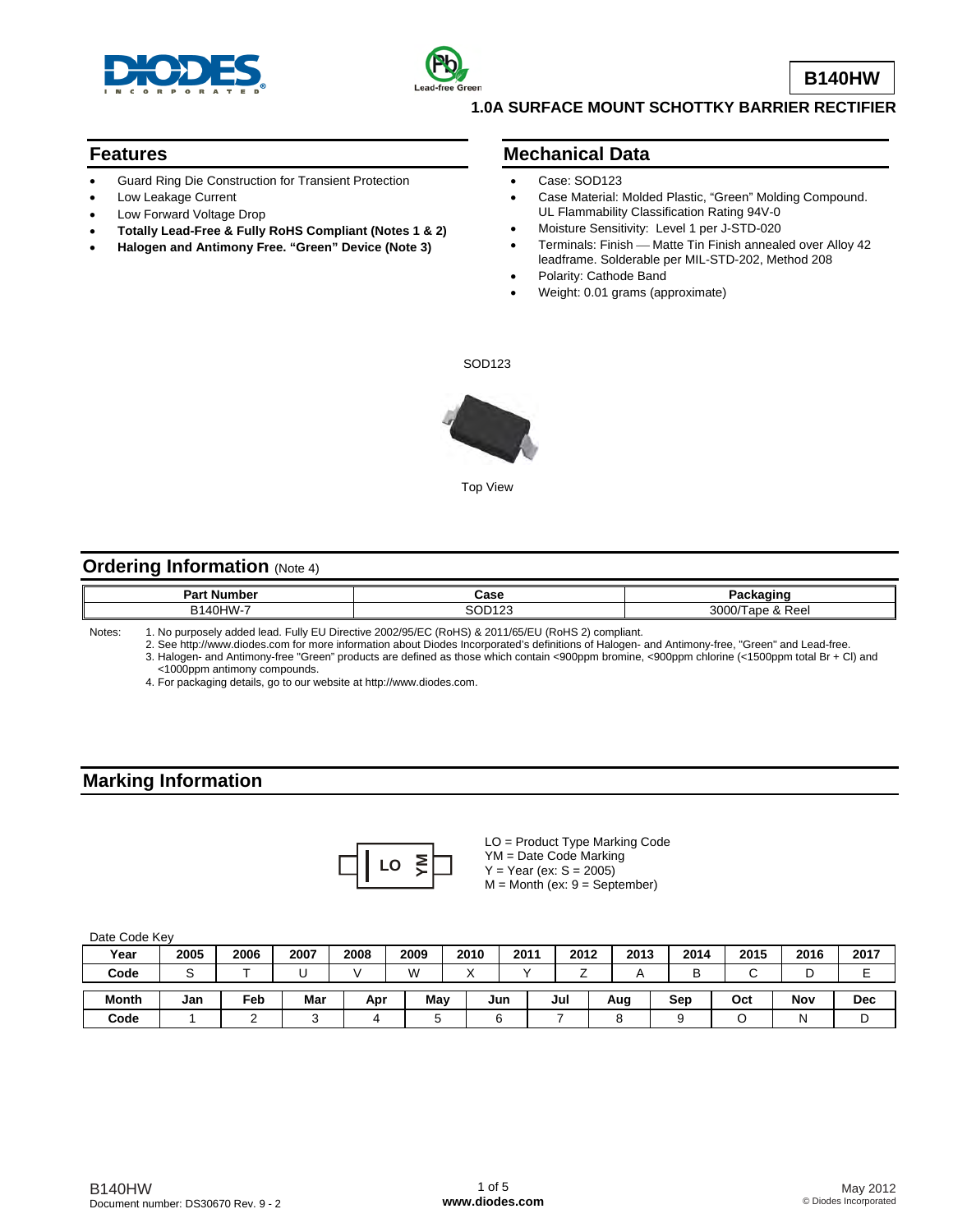

# **Maximum Ratings** @T<sub>A</sub> = 25°C unless otherwise specified

| Single phase, half wave, 60Hz, resistive or inductive load.<br>For capacitance load, derate current by 20%. |                                            |       |      |  |  |  |
|-------------------------------------------------------------------------------------------------------------|--------------------------------------------|-------|------|--|--|--|
| <b>Characteristic</b>                                                                                       | <b>Symbol</b>                              | Value | Unit |  |  |  |
| Peak Repetitive Reverse Voltage<br><b>Working Peak Reverse Voltage</b><br><b>IDC Blocking Voltage</b>       | <b>VRRM</b><br>V <sub>RWM</sub><br>$V_{R}$ | 40    | V    |  |  |  |
| <b>RMS Reverse Voltage</b>                                                                                  | $V_{R(RMS)}$                               | 28    |      |  |  |  |
| Average Forward Current (See Figure 1)                                                                      | IF(AV)                                     | 1.0   | A    |  |  |  |
| Non-Repetitive Peak Forward Surge Current 8.3ms<br>single half sine-wave superimposed on rated load         | <b>IFSM</b>                                | 16    | A    |  |  |  |
| Repetitive Peak Reverse Current<br>$t_p = 2\mu s$ square wave, $f = 1KHz$                                   | <b>IRRM</b>                                | 0.5   | A    |  |  |  |
| Non-Repetitive Peak Reverse Current<br>$t_p = 100 \mu s$ square wave                                        | <b>IRSM</b>                                | 1.0   | A    |  |  |  |

### **Thermal Characteristics**

| <b>Characteristic</b>                          | Symbol   | Value          | Unit            |        |
|------------------------------------------------|----------|----------------|-----------------|--------|
| Power Dissipation                              | (Note 5) |                | 350             | mW     |
|                                                | (Note 6) |                | 410             |        |
| Typical Thermal Resistance Junction to Ambient |          | 304            | °C/W            |        |
|                                                | (Note 6) | $R_{\theta$ JA | 251             |        |
| Operating and Storage Temperature Range        |          | J, ISTG        | $-65$ to $+125$ | $\sim$ |

### **Electrical Characteristics** @T<sub>A</sub> = 25°C unless otherwise specified

| <b>Characteristic</b>              | Symbol         | Min | Typ          | Max          | Unit     | <b>Test Condition</b>                                                 |
|------------------------------------|----------------|-----|--------------|--------------|----------|-----------------------------------------------------------------------|
| Reverse Breakdown Voltage (Note 7) | $V_{(BR)R}$    | 40  |              |              |          | $I_R = 40 \mu A$                                                      |
| Forward Voltage                    | $V_F$          | ___ | 0.52<br>0.48 | 0.55<br>0.51 |          | $ F = 1A, T_J = 25^{\circ}C$<br>$ F = 1A, T_J = 100^{\circ}C$         |
| Leakage Current (Note 7)           | <sup>I</sup> R |     |              | 10<br>40     | цA<br>uA | $V_R = 5V$ , $T_J = 25^{\circ}C$<br>$V_R = 40V$ , $T_J = 25^{\circ}C$ |
|                                    |                |     | 0.2          |              | mA       | $V_R = 40V$ , $T_A = 100^{\circ}C$                                    |

Notes: 5. Part mounted on FR-4 board with recommended pad layout, which can be found on our website at [http://www.diodes.com/datasheets/ap02001.pdf.](http://www.diodes.com/datasheets/ap02001.pdf) 

6. Part mounted on polymide board with pad sizes 0.24" x 0.16".

7. Short duration pulse test used to minimize self-heating effect.

8. Part mounting such that  $R_{\theta JA} = 175^{\circ}$ C/W.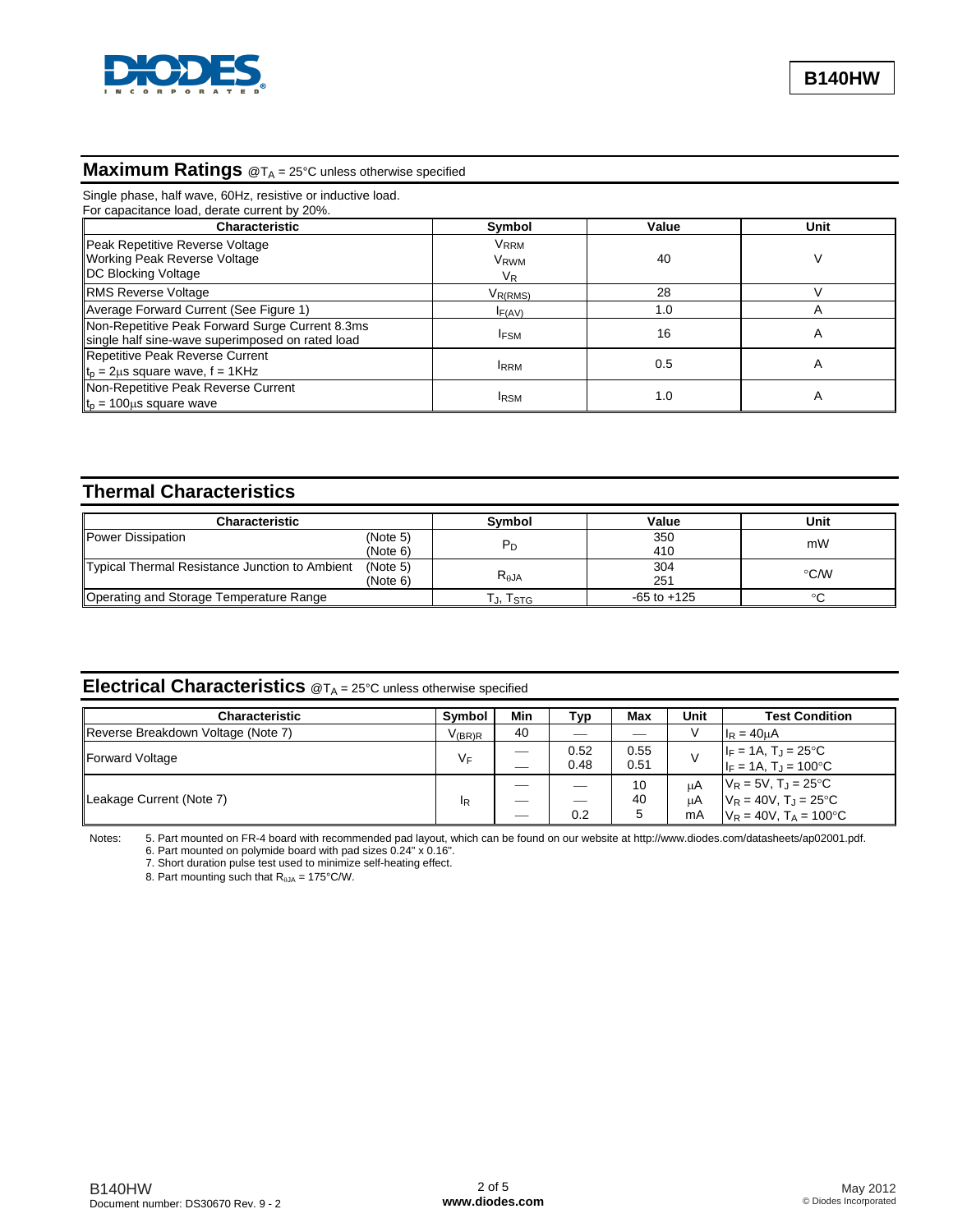





**B140HW**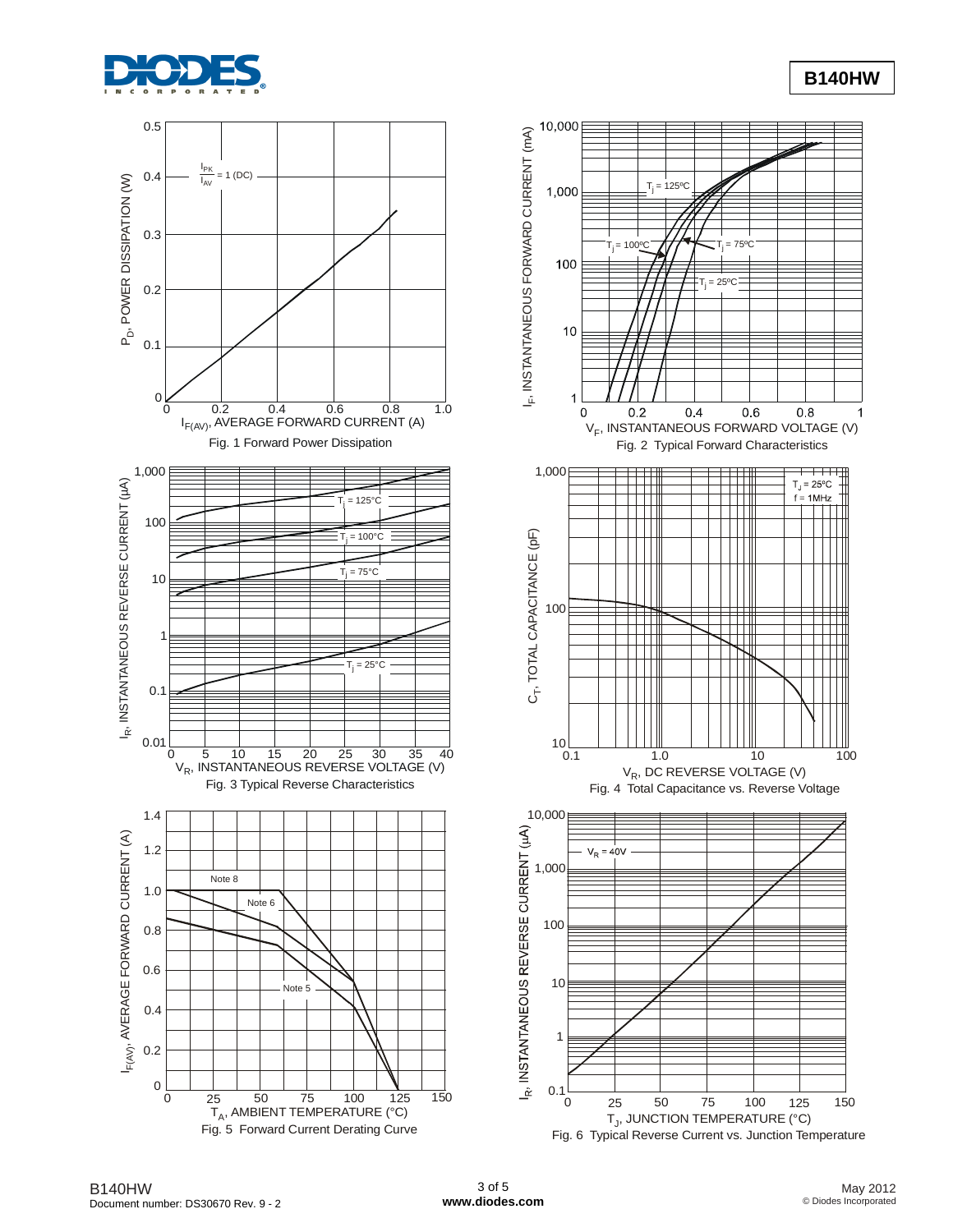

**B140HW**

## **Package Outline Dimensions**



| <b>SOD123</b>             |                   |      |  |  |  |  |
|---------------------------|-------------------|------|--|--|--|--|
| Dim                       | Min<br><b>Max</b> |      |  |  |  |  |
| A                         | $0.55$ Typ        |      |  |  |  |  |
| в                         | 1.40              | 1.70 |  |  |  |  |
| C                         | 3.55<br>3.85      |      |  |  |  |  |
| н                         | 2.85<br>2.55      |      |  |  |  |  |
| J                         | 0.00<br>0.10      |      |  |  |  |  |
| κ                         | 1.00<br>1.35      |      |  |  |  |  |
| L                         | 0.25<br>0.40      |      |  |  |  |  |
| М                         | 0.15<br>0.10      |      |  |  |  |  |
| α                         | ი                 | 8°   |  |  |  |  |
| <b>Dimensions in</b><br>A |                   |      |  |  |  |  |

## **Suggested Pad Layout**



|   | Dimensions   Value (in mm) |
|---|----------------------------|
|   | 4.9                        |
| G | 2.5                        |
|   | 0.7                        |
|   | 1.2                        |
|   |                            |